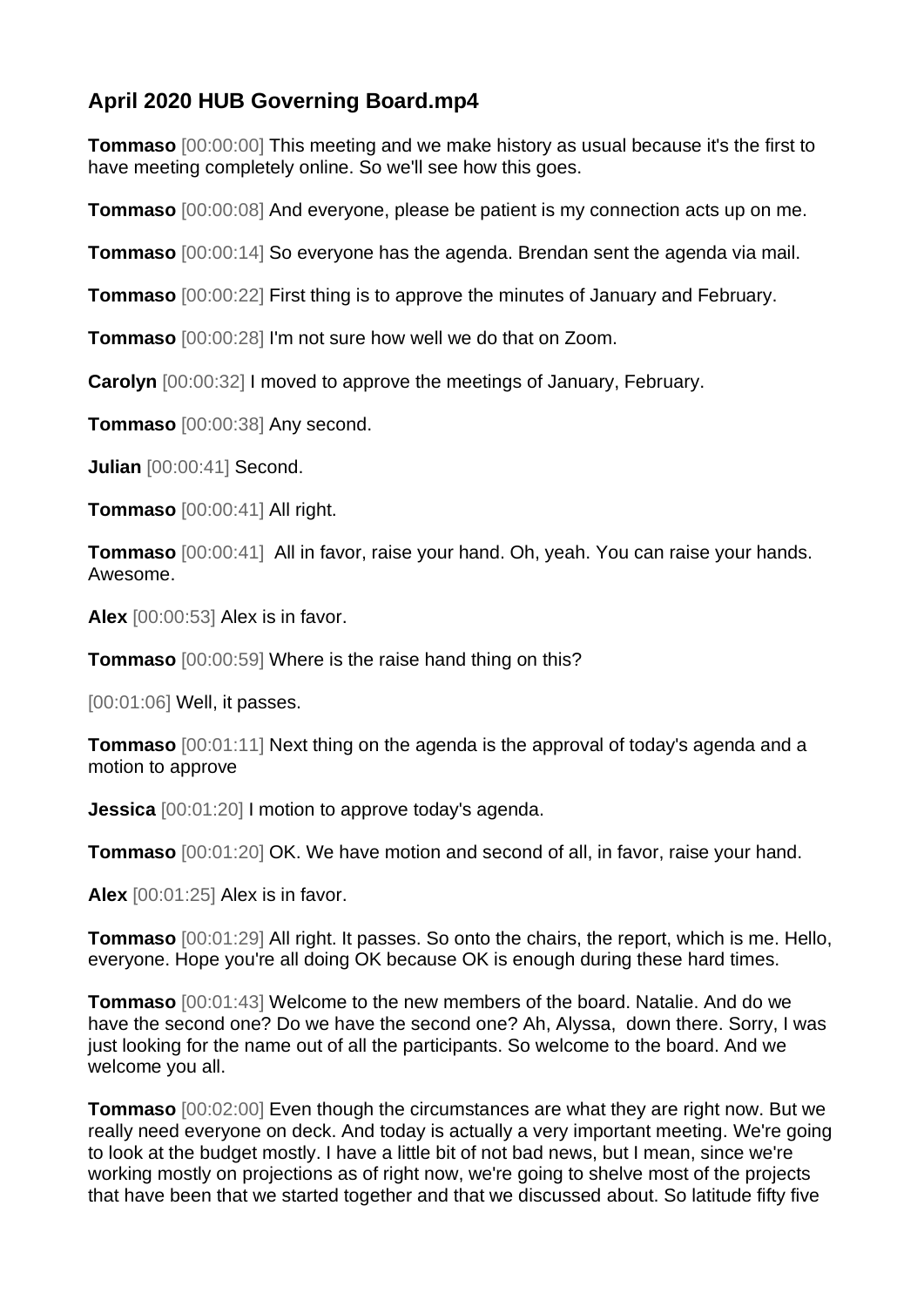should be shelved towards at least for this fall. Same thing for the furniture things that we discussed about. And why not? Obviously, we were checking the Sunday hours trying to get an estimate of people getting in and out of the building. But that's obviously not going to happen until we would be open and things go back to normal. So, yeah, these projects should be shelved for better times because again, we're at this point that the building is mostly working off projections because we don't know how long this is going to be and we don't even know how the building, the HUB will be affected.

**Tommaso** [00:03:17] Yeah, that that was that's all I have to say. I don't know if anyone has questions for me.

**Tommaso** [00:03:22] Otherwise, we'll jump into the important stuff that's all the budget. All right, so Brendan, the floor is yours.

**Brendan** [00:03:34] Right. So I went ahead and I put together such a small presentation just to update all of you on where we are.

**Brendan** [00:03:42] And then after that presentation, actually in the middle of it, I will switch over to the Excel sheet that highlights in depth where we are in the budget and where the funding is and the suggested allocation of the funding and what we can do to alleviate some of the facility's costs to all tenants of the building and so on. And share my screen right now.

**Brendan** [00:04:06] Hopefully you all can see that.

**Brendan** [00:04:10] Wonderful. Also, as an aside, I am recording it, so, Andy, don't worry about it. It's being recorded. I also had there's only four people doing OK, but the Q&A is open. If folks want to use that. So let's take a look at financial update. So this is where we are today.

[00:04:33] As of March 16th, the HUB and Costo hall are closed until further notice. That falls in line with what the Chancellor put out in their messaging of professional and student staff are working from home. So our design team is transition to online. We are available for to help students with any of their design needs. And our programmers have also put together an excellent calendar of events trying their best to collaborate with other departments who are also navigating how to do programing. At this time, scheduling is available and for either individual Zoom meetings as well as doing a quarter's worth of workshops on Event management, including how to host events, via Zoom and online I've been available whatever needed to speak to students or to just be continuing operations of the HUB. HUB Facilities is continuing to operate as well for providing direct support to the R'pantry, that was listed as an essential service even during the closure. So we have a limited skeleton crew that goes in the morning for an hour and also in the night for an hour, cleans up the pantry space, refreshes the bathrooms and their supplies, and also provides general assistance with any of the needs that may come up with access to the third floor kitchen or access to Costel Hall.

**Brendan** [00:05:48] And I just wanted to also note that the information that I'm sharing with all of you was shared with a ASUCR and GSA presidents John and Julian. I shared it with Tommaso. It was shared with Carolyn and also with VCSA as well in advance, just so that we were all on the same page and that making sure that at least the key leadership figures were looped in into what this discussion will be about prior to seeing it for the first time today. So to recap where we are right now, this information, if you'd like it, I updated last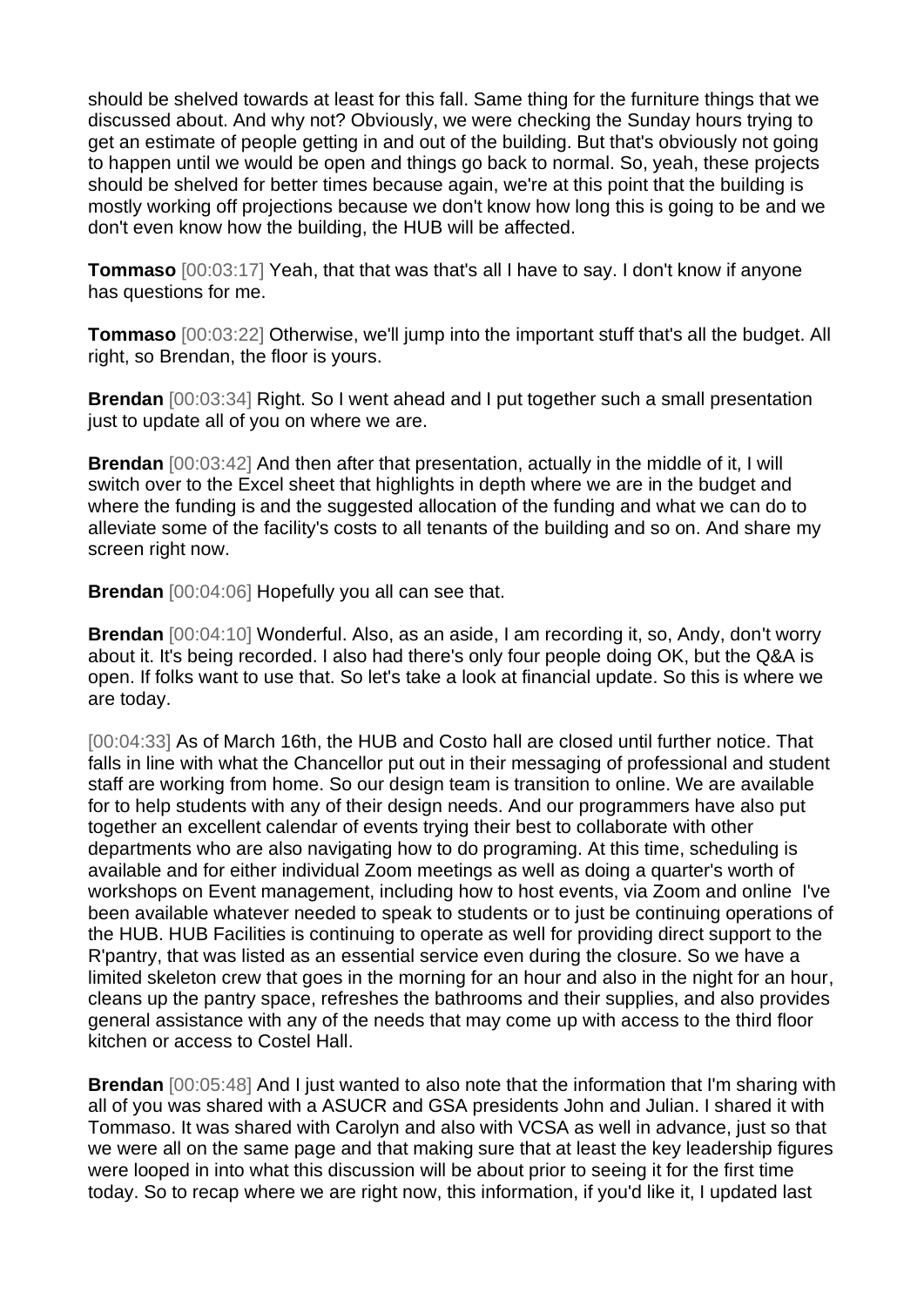weekend on our Web page, , how we allocate the referendum funds. So if you're interested in doing that or have been receiving questions about how is it distributed, you can certainly refer folks there. But I did want to offer some insight into how it is for this year looking. Fifty five percent of our funds go to debt service and campus assessment fees. The debt service for this year is about \$3.2 million. And the assessment fees that come from the campus and from the VCSA are about six hundred fifty six thousand dollars. Those are all fees that are scheduled and can and are pending final completion by the end of this fiscal year, June 30th. Twenty percent goes to operational reserves. Allocated as such are emergency facilities repair fund. Again, as an auxiliary, we need to maintain that in terms of a physical emergency to that space, be it a pipe burst or earthquake or anything of that nature. We have capital improvement planning, which I'll talk a little bit about later on, about how we can utilize that funding. And then we have a HUB expansion fund allocated to two hundered sixty two thousand for this year toward a future building, toward a downpayment on a referendum piece to lower whatever referendum a future governing board may be asking the students of UCR for. 13 percent goes to operational expenses, the bulk of which you'll see in detail at the end of this presentation. But HUB operations a total of seven hundred eighty thousand dollars. Our multimedia service level agreement with ITS for two hundred fifteen thousand dollars projected. Again, that allows us to provide three audio visual basic support to students, staff, departments, anybody that's using the building.

**Brendan** [00:08:02] And finally, 12 percent goes to professional student salaries and wages. Professional staff salaries and benefits are six hundred forty nine thousand.

**Brendan** [00:08:10] We currently carry 100 percent of the FTE of the management services officer as well as 50 percent of the assistant dean for campus life. So that is an addition to the core of staff that we have currently working. And then our student employees are one hundred eighty three thousand. So the impact of the Commons Fee, I do, and it would I would be remiss if I didn't comment on the fact that I am well aware and understand that students across UCR and quite frankly, across the entire nation have been in deep discussions with the administration about tuition and about fees. And it is a very difficult something discussion to have something that, quite frankly, for me, honestly, has been difficult to navigate myself. And so what my hope with this presentation is that you see how these fees do impact our basic operations to be able to be a viable business entity on campus as well as provide services to students.

**Brendan** [00:09:12] It keeps our students and professional staff employed.

**Brendan** [00:09:17] And the other thing to stress is that there is no escape from the building debt and the assessments, as far as I know right now in terms of the conversations that I've been a part of those assessments and the debt service is still coming in regardless. And the state and you see, frankly, will not save us at this point, because as an auxiliary, we are not beholden to the tuition funds. We don't receive any tuition funds as an auxiliary unit. The expectations that we maintain solvency in that we mean that we do not go into the red with our finances. So I wanted to make that clear as well. And we're also utilizing the feed for future progress. A lot of things that Tommaso said we were of shelving are still possibilities in the future. But because it's such a uncertain time, we are shelving them for the time being. So these fees do mean a lot. They do help maintain the building and the students and the professionals that work here, as well as provide future opportunity for the users of the HUB at UCR for twenty twenty one.

[00:10:14] Now, this outlook is harsh.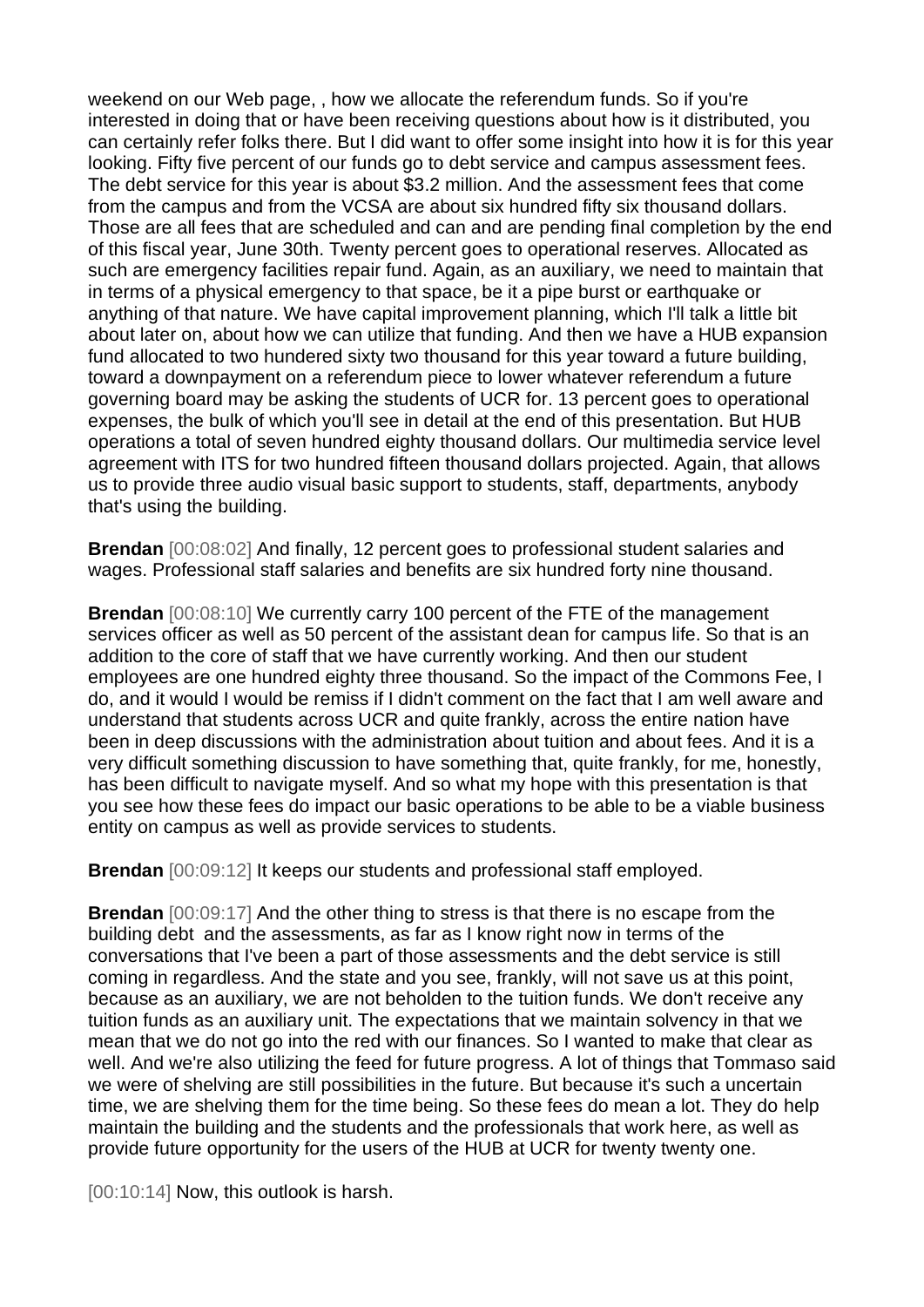[00:10:17] It's harsh for very specific reason, given the language that came out from UCOP and was signed by all 10 of the UC Chancellors that no layoffs through June 30th. I want to make sure that we are all aware of the fact that July 1st is the start of the next fiscal year. I don't know what happens in the summer and I don't know what happens in the fall. So this budget is definitely designed on the chance and I don't have any inside knowledge ,on the chance that fees are revisited in the future. I don't know what they'll look like. I don't know what will be asked of us. So in light of knowing that these are the following things that I wanted to make sure that you won't do went into account. When you see the budget that's projected for next year, we're going to maintain professional student salaries and wages. Our current student staff, if they want to come back to us, we will keep them employed. However, I've asked all my staff to suspend hiring any new student employees until at least the beginning of the fourth quarter. Typically we do our recruitment now. However, given the circumstances, the last thing that I would want to do is bring in a student into a situation where they have no familiarity with our office or their day to day operation. A lot of our students are service based and we've made every effort to look them into projects and keep them on our payroll. And they have the opportunity this quarter to review their job standards, to provide some research for us to help professionals with projects. And we're keeping them employed.

[00:11:45] So the students that I spoke to and the students that we work with now that want to stay with us will remain employed with us for the time being.

**Brendan** [00:11:53] It also needs to be including some student success center discussions because that is set to open. Excuse me, on fall 2021. So while we haven't noted that specifically, that is something for next year to be mindful about that the Student Success Center as having conversations about that now facilities is putting together a premium service level agreement for all of you to review. In addition to whatever AV funding, we need to allocate to that for services as well and staffing plan that we have internally for that. So that's another element for next year to think about. And our reserve funding allocation. So when you see the allocations, they the funding, as you saw at the beginning, is presentation to understand that that is quite an investment. But again, the investment is in the future. However, we can always look at those reserve allocations and maybe more funding wants to be put aside for an expansion and we can talk about that.

**Brendan** [00:12:49] And then the other thing to note is that there is an opportunity to revise the outlook with next year's governing board.

**Brendan** [00:12:57] That's not to say that this year's governing board doesn't have a say you will do, but to say in terms of capital projects might have to be suspended. And so we get an opportunity to meet with next year's board and see where we are.

**Brendan** [00:13:09] So that brings us to what the changes are going to look like. I'm asking to suspend all capital improvement projects system also noted at the beginning, I'm cutting operational costs by 50 percent.

[00:13:21] Capping the emergency facilities repair fund at 20 percent of our total referendum funds. We'll see what that looks like at the end. Again, it's a discussion item to be had with our reserves, but we have an opportunity with what we have left to actually cap that at the recommended 20 percent and leave it pending any emergency, but leave it that way and then refocus our efforts with capital projects or an expansion. Utilize the projected carry forward from this year for facilities costs of all HUB and Costo Hall tenants.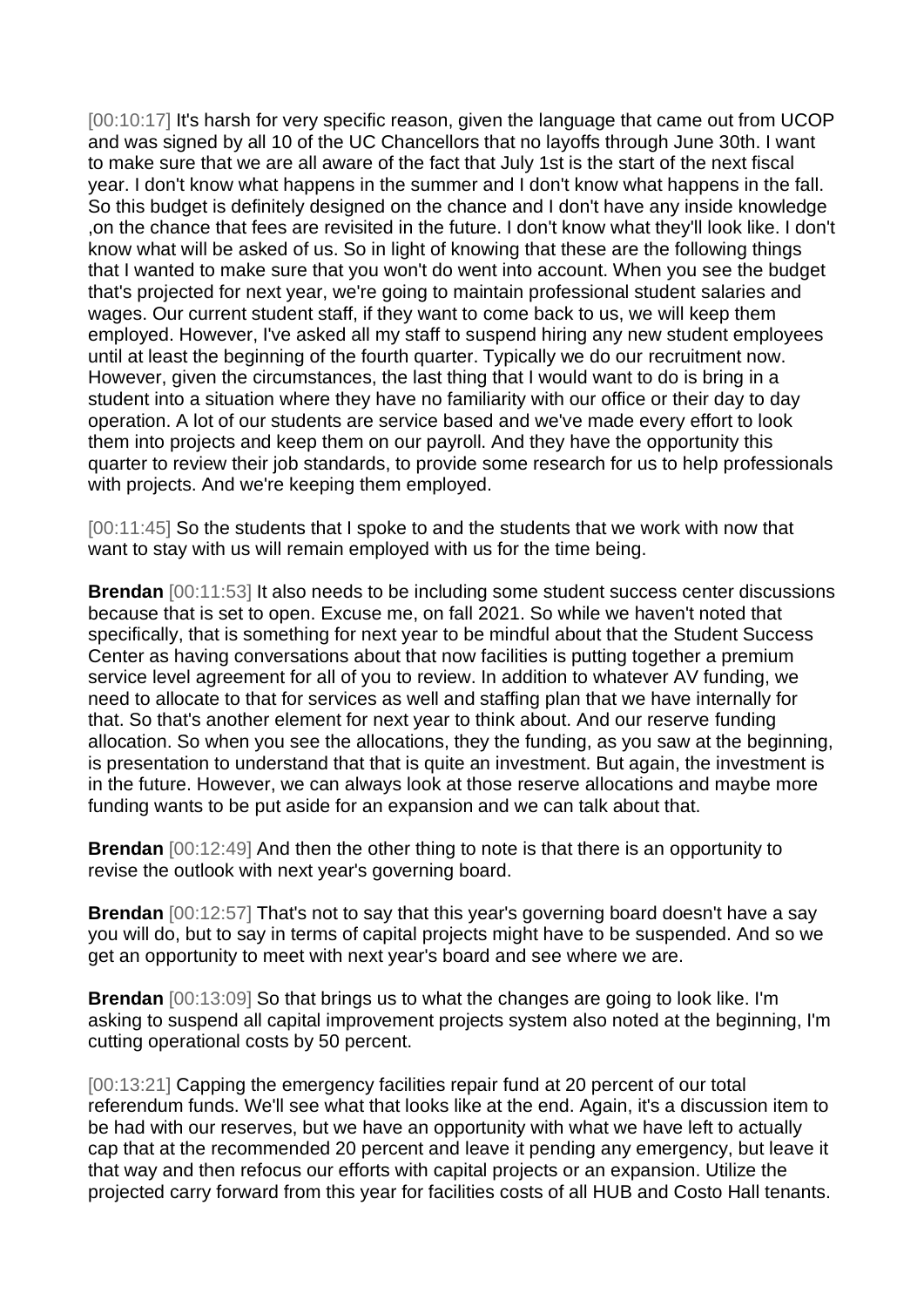So this one you'll see a carry forward in the Excel sheet. My goal would be to show what our facilities costs look like at the end of this year. Bring that to all of you. And we expect to be able to use that carry forward to cover all tenants, including dining, ethnic and gender departments, student life ASUCR, GSA, ASPB the Highlander and so on. Anybody that's inside of our building, we can carry that. So we would be suspending those charges. I'll show you what that means and a little bit and utilize the remaining hub program funds to assist, ASUCR, GSA, with programs that are assisting students during this crisis. Right now we have 20 K. I am interested and have asked Julian and John if there are opportunities for this governing board and review proposals and collaborate on a program together. I am open to that.

**Brendan** [00:14:41] It is a way for us to utilize the funds that we have to help students directly while still maintaining the referendum language for building purposes which HUD programs as a part of that building purpose.

**Brendan** [00:14:53] So I made a switch over to the detailed budget. So I can share that with all of you.

**Brendan** [00:15:01] And if at any time while I'm talking, I just stop and I, you know, I freeze. Just tell me. Thank you. Thank you, Carolyn, I'm gonna be looking to you. All right. So here we are with our student referendum, about 7 million.

**Brendan** [00:15:18] And also, I will point out that I've asked Denise to stay on the line and she is here as well. So there are in-depth questions or comments about how we put this together Denise is also on the line with us today as a panelist to help with those questions. We do receive interest on our funds much like you all. If you have a savings account, there's interest. We get some of that interest as well. Carryforward Is our reserves funding an addition to the reserve funding that's here.

**Brendan** [00:15:45] The Student Success Center. Eight hundred thousand dollars that was approved last year. However, it just hit our ledger this year. So that's why it's accounted for in this budget. Pro-staff salaries, I combine them in that first slide, so they are right here. Pro-staff benefits. Student benefits. Non-salary support. There's a detailed version of this in the next tab over. Here is our infrastructure and administrative fees.

**Brendan** [00:16:11] Back in the day, it was land based fees that has since transitioned to administrative and infrastructure fees. They are associated with what the campus charges us and those funds go back to directly support the university.

[00:16:24] Right here is all of our.

**Brendan** [00:16:29] Debt, we are scheduled to pay debt almost half of our budget every year until at least the year 2014, at which point that governing board will get to decide whether or not they want to reduce the common. And in accordance with what we need as opposed to paying for that debt, it's what we did back at Winter 2018. There was an additional \$20 dollars tied to the old commons that no longer exists. That debt was retired in Fall 2018 as well. Winter 2018 we decided. Excuse me. It was retired in Fall 2017, Winter 2018it was decided that we would retire that twenty dollars. So we reduced the referendum fees back then the VCSA assessment fee eighty three thousand dollars goes back to VCSA for their operational expenses. And then here's our multimedia SLA.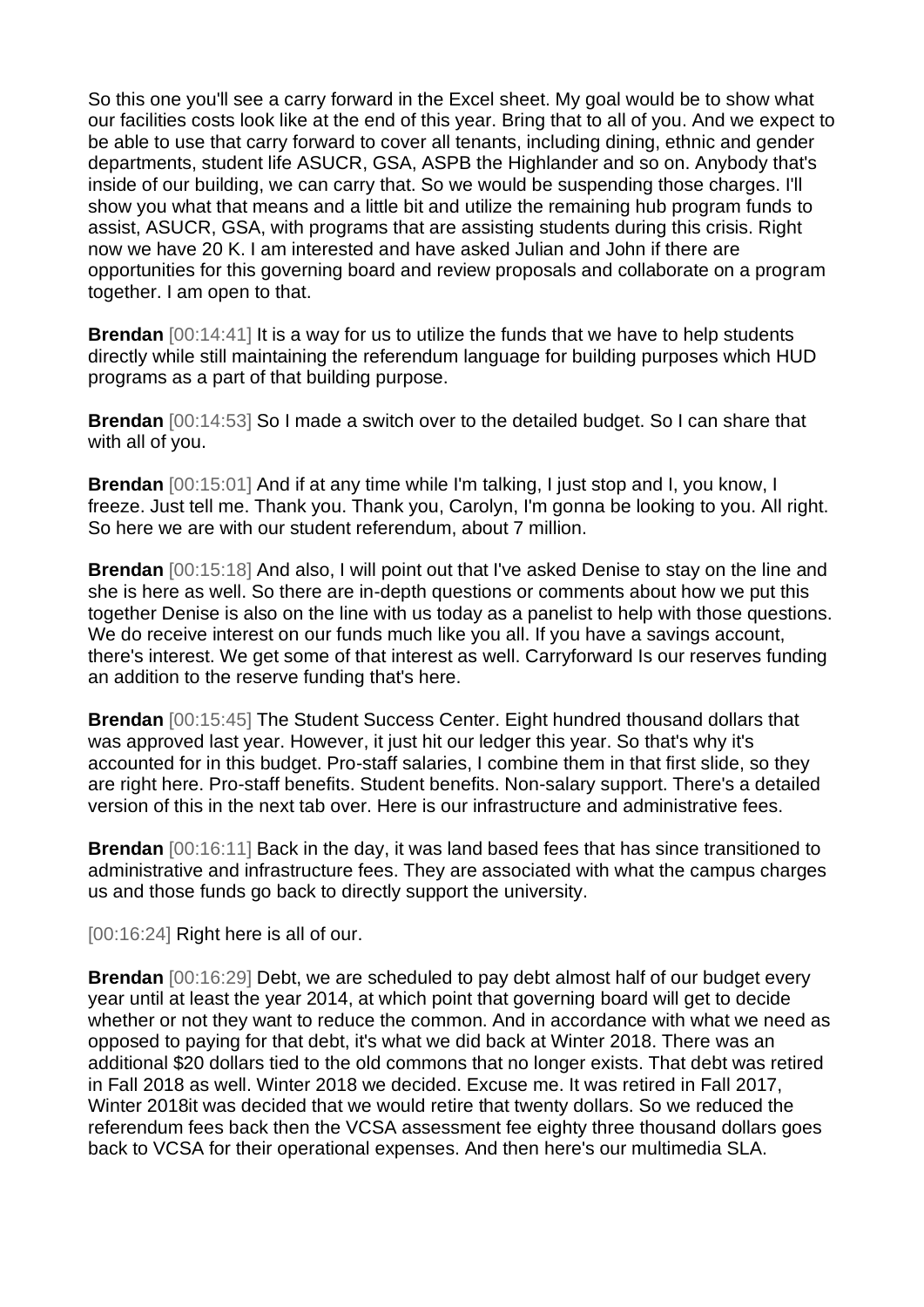**Brendan** [00:17:21] We have additional encumbrances right here that are released at the end of the fiscal year and then here is that four hundred sixty five thousand dollars carry forward that again.

**Brendan** [00:17:31] And there'll be a recap at the end of what I'm proposing to the board. But I propose that we utilize those funds operationally to help with the facilities cost of all tenants moving on to non seller support.

**Brendan** [00:17:51] I will also point out that I know in an act of being transparent, I am more than happy once the board gets an opportunity to review this information. Ask questions, have it go through perhaps another round with our subcommittee. Post this up and allow this to be distributed widely. I did ask to hold off on that from ASUCR and GSA simply because I wanted to talk to all of you first. So please know that if this is something that it would be of interest to your respective governing areas. If it's a faculty concern, if it's a staff concern, I'm more than happy to share this widely. Operations are a variety of things, equipment. Our office supplies are licenses, our memberships, subscriptions, business meetings, feed your brain program, insignia items. And then on occasion, we've been hit with a UCOP assessment. Again, you can see in fiscal year twenty twenty one the variance and the differences there. Capital projects is the biggest difference. So where we all of these projects should be pretty familiar to all of you. So I won't go into full detail unless you'd like me to. But this one hundred fifty thousand dollars represents the minimum that we would need to do for next year. That includes the two projects I showed you last month for the roof and allows many a few 20 to 40 thousand dollars to work with for any other attending end of your items that we would like to get addressed over the summer. So this is where it's massive. It's talking about where we take those funds, reallocate them to the reserves., pending what our financial outlook looks like and I'll talk again a little bit about that.

[00:19:26] Yeah, professional development, not just for our own professional staff, but for our students staff facilities at times their work orders that fall outside of the SLA. A great example.

[00:19:37] There was a sewage backup in Costo Hall basement that is not within the general custodial upkeep and the landscaping of the HUB. We had to pay extra for that service to clean that. So we allocate funds out of our referendum for that. One of the programs is that forty thousand looking at dropping them to twenty thousand for next year and our student design center reducing their cost as well. So you can see the difference, 420 thousand projected for this year down to two hundred and nineteen thousand for next year.

[00:20:09] Let's look at HUB reserves.

**Brendan** [00:20:13] One more time. There we go. Looks better. So operating reserves. So next year's budget accounts for staffing salaries, the equipment that I just showed you on the non-salary support. Now, where we have an opportunity is that these special projects reserves at four hundred sixty five thousand dollar contribution that could be utilized in the future for all the projects we talked about last month.

**Brendan** [00:20:38] And the same for our expansion reserves potentially and the maintenance reserves.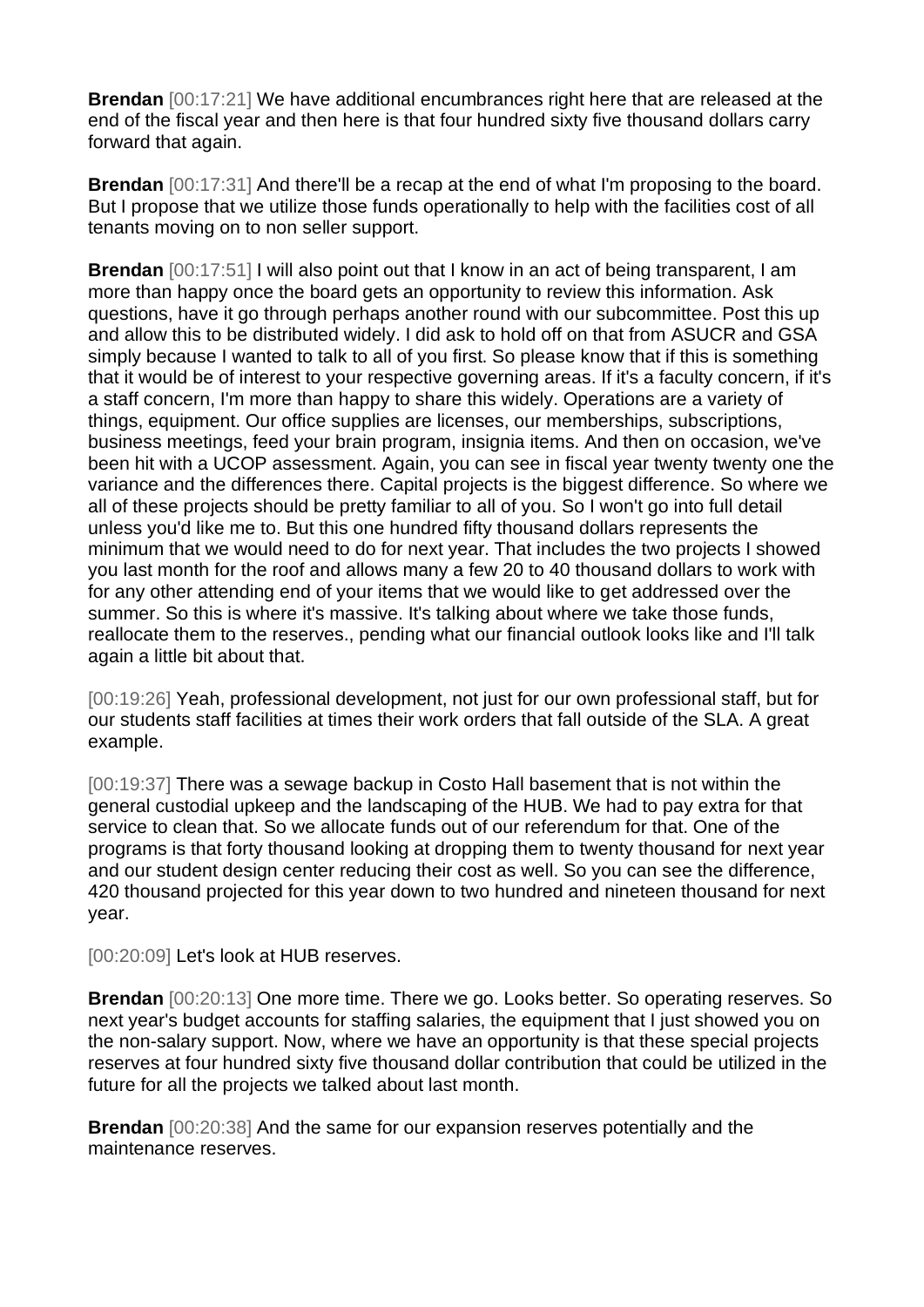**Brendan** [00:20:43] Now, the maintenance reserves, when I was looking at this news, we realize there is an opportunity to utilize six hundred eight thousand dollars to cap that 20 percent. That 20 percent was recommended by VCSA and Campus Budget Office in order to again to maintain emergency reserves in the event of the major issue that we had physically with the building.

[00:21:04] Now, there's always a discussion that we can have about that.

[00:21:06] And I think that I would recommend that we talk about some of the basic aspects of this budget and then sit until May or June before we finalize. But this is my recommendation that allows us to cap the maintenance reserves, still have funding available for projects whenever we are allowed back into the building and able to actually vote on said projects and continues our expansion reserve project.

[00:21:38] So here's that updated budget timeline that I'm asking you all to consider. April, you're getting the budget update.

[00:21:43] I'm proposing a suspension of facilities costs for all tenants except for the utilities.

**Brendan** [00:21:48] Proposed vote on suspending final budget approval until the June meeting. That gives us May to again present budget updates with a final vote on June.

**Brendan** [00:21:59] So in summary, clearly this is not expected or quite frankly, what anybody wanted and I like you, share in the disappointment that we're not able to meet in person and that we're not able to actually enjoy the hub for what it can and host all the many wonderful programs that you've been accustomed to. But in my opinion, t his budget does for prepare us for the future and allows us to review how we change and do our business.

**Brendan** [00:22:24] I don't think it's any secret that when we eventually get to come back, it may not be in the way that we expected.

**Brendan** [00:22:31] And it's certainly not going to be in a way where we can host 500, 600, 700 people conferences. So I've been asking that hub professional staff and students to start thinking about how do we plan for the future and how do we change our business. And then I think we do that by working collectively, which is why I want to again emphasize with ASUCR and GSA. I'm here for all of you and I want the governing board to be here as well so that we can provide those opportunities to support you throughout all of this. And I will say that I have been impressed. I appreciate Julien and John reaching out to me and really effectively communicating the needs of students and the concerns that students have. So I want to make that clear as well, too, that they are doing everything that they can with the common fee and with me and I know with administration to try and find a pathway out of this. So I wanted to recognize those efforts because sometimes that doesn't always happen.

**Brendan** [00:23:24] So here's my direct appeal to all of you.

**Brendan** [00:23:26] Suspend facilities costs except for utilities for all tenants at the hub and costs from mid-March to little pro-rate through June 30th, 2020,.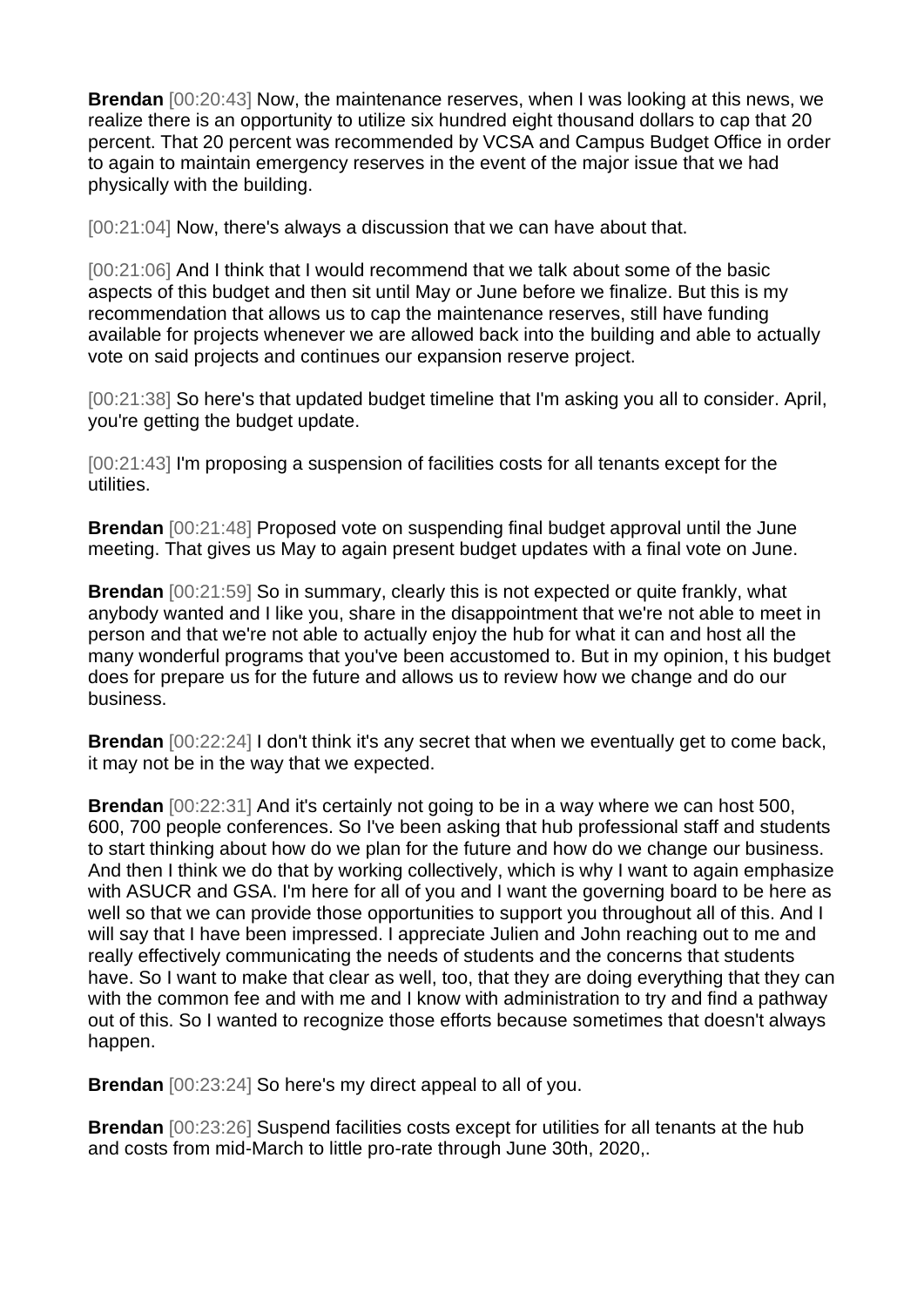**Brendan** [00:23:36] Suspend all capital improvement projects until September 1st and then we can reexamine our facility needs.

**Brendan** [00:23:42] Authorized HUB programs to utilize remaining funds to co-sponsor programs with ASUCR and GSA.

**Brendan** [00:23:49] Allocate carry forward for this year toward remaining tenant facilities costs.

**Brendan** [00:23:54] And hold off on that final approval until the June 2020 of governing board meeting.

**Brendan** [00:24:01] So I know I said a lot and I'm sure there's questions.

**Brendan** [00:24:05] So I will leave this up unless it becomes doesn't become conducive for conversation, just so that you all can see, again, a summary of what I'm asking for. So I will stop talking and open up the fourth questions.

**Brendan** [00:24:26] Concerns, comments.

**Adam** [00:24:29] Some looking at the third bullet point, and it said that we would utilize the remaining fiscal year 19-20 funds to co-sponsor programs with UCR and GSA programs in specific, are we looking out for them as well?

[00:24:47] That is that was a question I have for Julian and John. So I don't know.

[00:24:52] And I know that as much as we are navigating at the HUB I know that as GSA are also navigating as well. So this is more of an open authorization for programs to directly connect with a as GSA to think about to collaborate together. We've always been open to collaborating, but I think this is another level of collaboration. So I want to make it clear that hub programs would be doing that and that we would be bringing any major big ticket item back to the board in May for approval. So that's how I see the timeline authorized now for HUB programs and Ta'Neill Hope and her team meet with as GSA bring something to the table in May.

**Brendan** [00:25:31] Or as always, we don't have to wait till May.

**Brendan** [00:25:34] The governing board could authorize a meeting at any time. We can authorize that vote. You will get a chance to see it and we can go from there. So I don't have any pecifics yet Adam but I'm hoping we have some ideas. I don't see Neil's been working on programs like I mentioned, but I'm thinking the grander, larger scale programs. I know AS, the Highlander news was looking at ways to do outreach for elections and I don't know if there is an opportunity to take some of that gift card discussion. And we've been having those internal conversations as well about how we do that. So I think that's an idea of what we could be working with.

**Adam** [00:26:12] Okay.

**Tommaso** [00:26:13] So, yeah, I think John is something to add on. It saying that he raised his handt and also because we met with GSA and we we actually end up ended up making some decisions on how to look at some funds, et cetera. So, John, you can you can talk.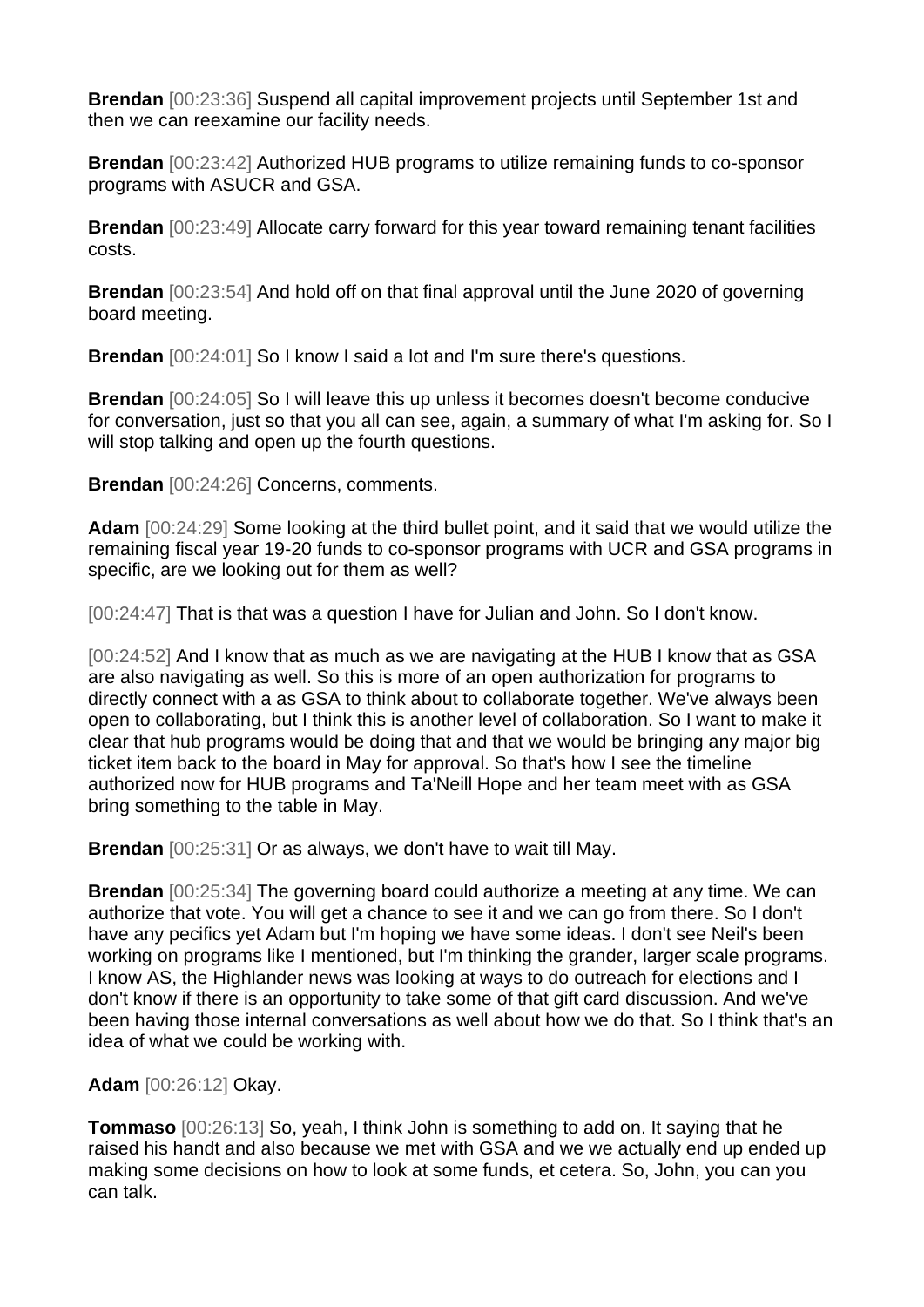**John** [00:26:34] OK, great. Thanks so much. So so yeah. GSA is basically in a situation where a large portion of GSA fees are basically unable to be used for anything. Since we can't have any sort of in-person programing through spring quarter. And so this leaves us with a lot of money that would just get carried over to next year. But the reality is that a lot of graduate students are feeling feeling financial burdens right now. And so as much as we would like to kind of carry that forward and do cool things in the fall, we also recognize that there's a need right now. And so what GSA is currently gearing up to do is take that money that would be otherwise unused and use it to purchase gift cards that we can distribute to to graduate students who have an especially urgent need for financial assistance.

**John** [00:27:32] And so we're we're basically working with ASUCR to acquire gift cards, using our funds. There's a lot of details that need to be worked out still. But that's kind of what we're. That's what we're currently working toward. And I'm sure Julian can expand a little bit more about what ASUCR has planned. But my appeal to this board is that, you know, there's a reason why GSA and ASUCR are composed. You know, the primary number of people who are voting members on this board, this board exist to serve students, graduate and graduate, as well as staff and faculty. But the vast majority of it is for students. And so I think there's a lot of good that can be done with that. Twenty thousand or so in terms of partnering with theHUB, ASUCR and GSA too, to help students. So I'll leave it at that for now since. Again, a lot of the details haven't been finalized yet, but I'd love to hear what what ASUCR has planned to.

**Julian** [00:28:42] Yeah, ASUCR is planning to do similar. I know. And we have like a lot more money.

**Julian** [00:28:50] I know one person, one officer alone only already has like twenty thousand dollars. And I think going through like our budgets and looking at our unused money, we probably could get up to like 50k of unused funds that probably won't be touched for the rest of the year.

**Julian** [00:29:06] So we were we were going to. Like John said, there is so many like. Turns out you have to take to get the money to wherever you want it to go.

**Julian**  $[00:29:15]$  So we were gonna use our pantry to host the funds specifically for AS, where they would buy like E- grocery gift cards or the same way like just E gift cards that students would be able to use, because we recognize the fact that a lot of students aren't on campus, but just because they're not on campus doesn't mean that they're not going to like hardship financially. So we want to have the same opportunity for those students who are home to like help alleviate some costs, how we're going to disperse style, whether it's like application or first come first serve. That's something that we have to discuss. But ask is probably going to be moving the same direction because like GSA, we can't really do much with that money because we're not hosting art. Most of our workshops are like and that money goes to like buying food or buying giveaways to people. But we can't do that at the moment. And we could still do events and stuff But we're not going to need to spend any money because all we have to do is set up something like this. We like an online webinar for students to log on and just watch whatever is presented. But we're planning to do the same. But again, like there, there's stuff that needs to get figured out. But we've already talked to senior leadership about it. So we ask the chancellor to like help us out to get that process going faster. So we're hoping that we'll be able to set that up and start helping students. As soon as possible.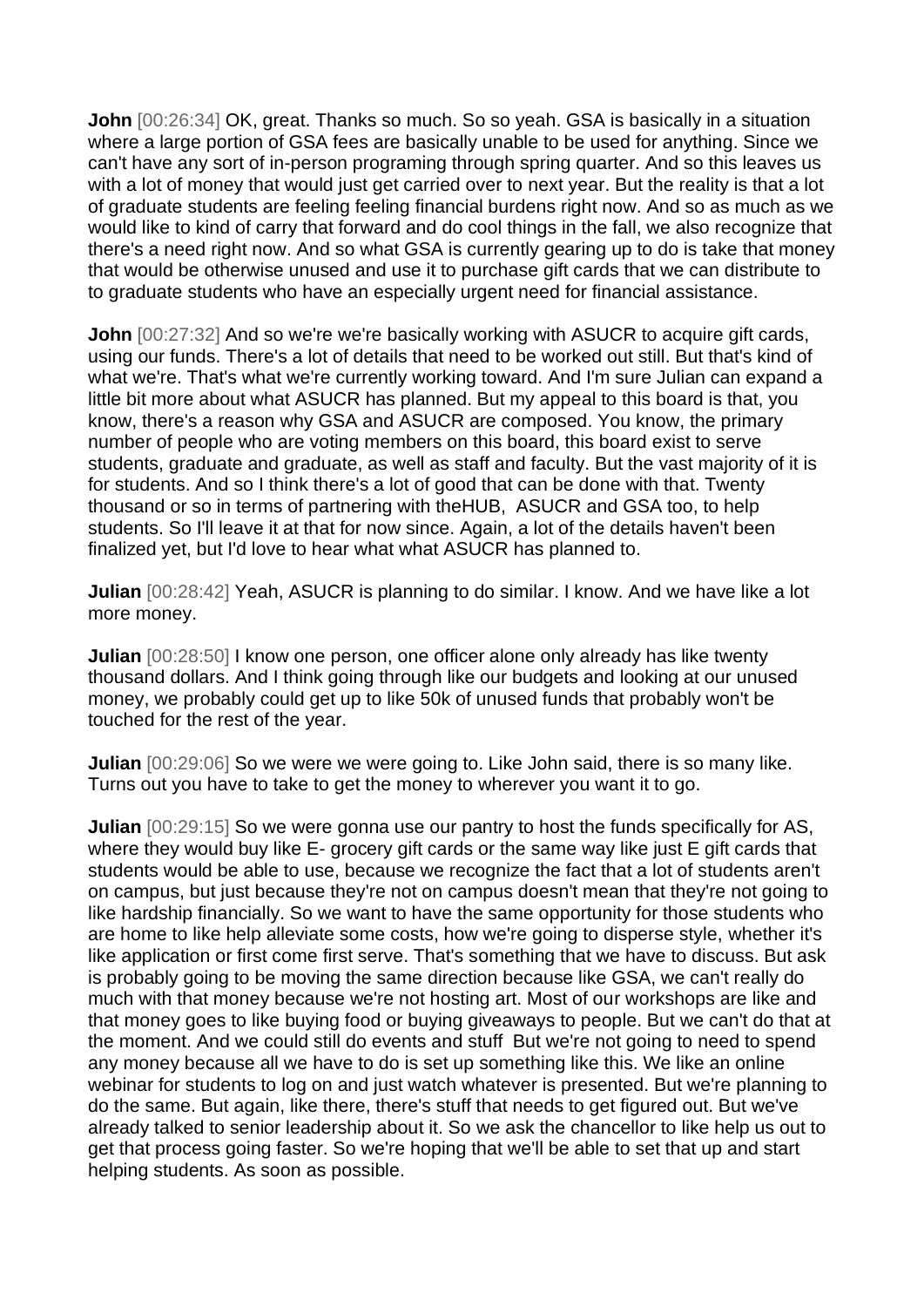**Tommaso** [00:30:36] So I think that at this point. I mean, it will be interesting to see, actually. My suggestion is that we should see if this is compatible with how programing being and trying to converge everyone towards. I mean, it seems to me that both GSAand ASUCR want to use these remaining programing money towards their eye for its ideas and his gift cards. But we need to figure out whether that's possible. And I don't know if Denise will know that. You know, Brandon, you know these.

**Brendan** [00:31:16] It's been an ongoing discussion.

**Brendan** [00:31:18] I know in VCSA, too, and other departments have looked at it. So we would have to within the confines of the hub referendum in our budget system, figure out the best way to do it.

**Brendan** [00:31:31] So you know that 20 K or the additional programing funds, maybe it is it or might not be able to be direct.

**Brendan** [00:31:41] It's probably not going to be able to be directly transferred to any other particular budget stream. It might just be we collaborate on. You found a way to do it. Let's see. if it works for us and go from there and host the program in that regard.

**Brendan** [00:31:51] But if you brand as a collaboration. So I think I don't know the direct path, but you know and I know Julian, you're working on it, but I know that we've been trying to figure that out. It is a complicated process because I know one department did it already. But, you know, that's the direction you're all going. It might just be good to share notes, too, so we can see where we're at.

**Julian** [00:32:13] Yeah, that's the loophole wer'e using It's going to be a collaboration or co-sponsorship with the pantry. We're not directly funding them. We're getting close sponsorship. Would they be using where we'd like? Technically both have access to the funds and that's how it would work out. But again, that's why we brought it up with the chancellor, because we knew that that was going to be an issue, because we always struck. We always struggle with that like on a regular basis, being able to, like transfer money like it to other departments. Obviously, there's not a lot.

**Brendan** [00:32:45] And I would say to the, you know, just one other note that, you know, if there's an opportunity where that 20 K, we need to revisit that and maybe it's more I think, you know, I'm open to bringing that to the board as well. The big caution is, again, looking at that June 30th date. Another main reason to push the final vote to the end of June is that fees change. And again, I don't know if they do, then we revisit all of the reserves and we go into essentially survival mode of paying our debts, paying our staff, paying our current students to the best of our ability for however long we've got the funds for. So I think I try not to be a pessimist, but I think that I'm also a realist. And I think that June 30th date was selected for a variety of reasons and not a July 1st date into the next fiscal year. So I think, again, by June's board meeting, we should have a good understanding of where the you UCOP and the university stands on fees for summer leading into the fall. And then we may have to adjust the budget again, revisiting those reserve allocations. And, you know, I think for my own experience, by starting my career, New York, I was furloughed during the first Great Recession. You know, I think as a staff, you know, we have had some initial discussions of that is a possibility. So I think that in terms that I wanted to share that. It's not meant to say we're keeping everybody intact regardless whatever the campus decides in terms of furloughs and budget cuts. We will adapt that as well.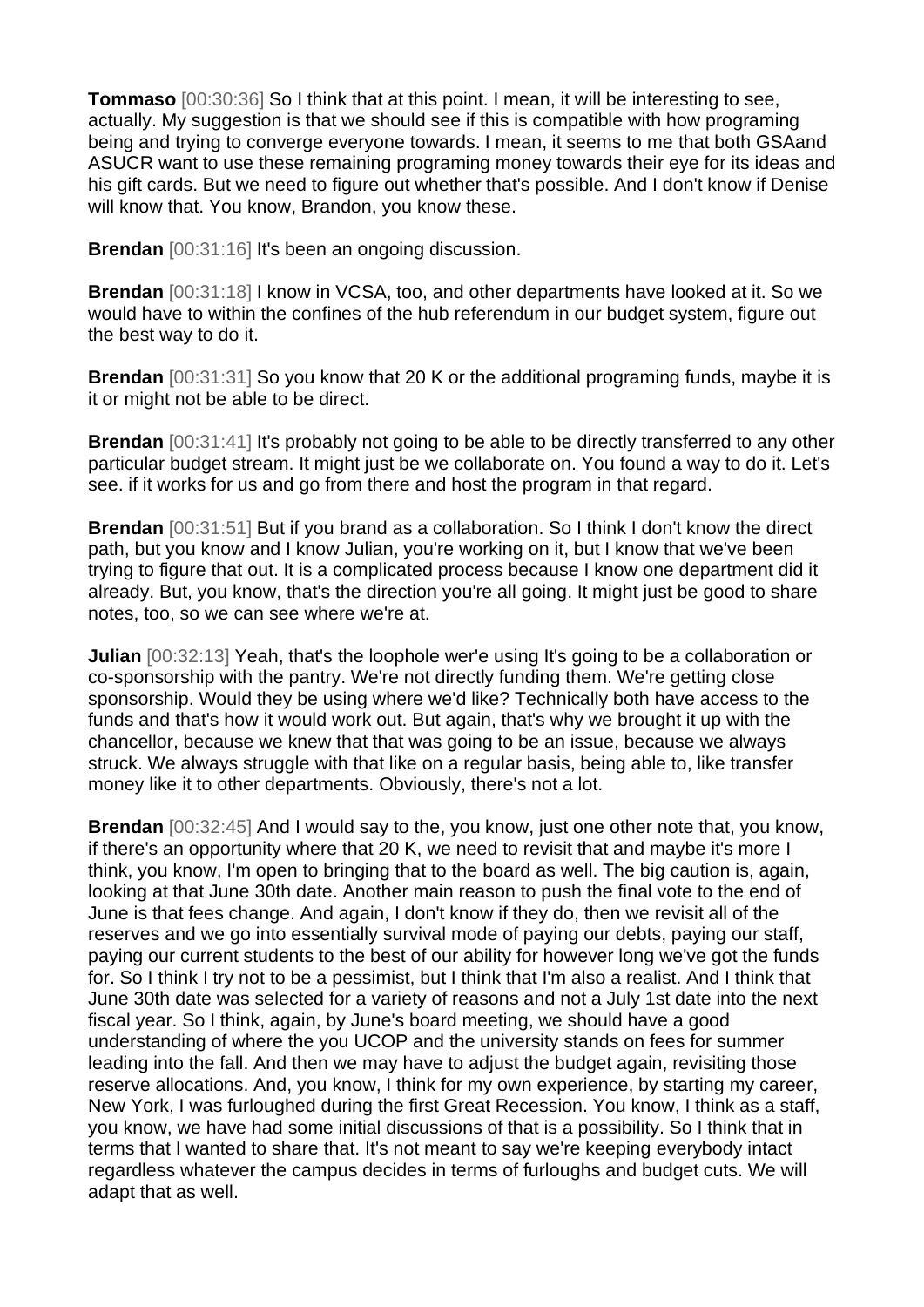**Jessica** [00:34:27] Hey, Brendan, how much of this budget is dependent on undergraduate and graduate enrollment for next year?

[00:34:36] So I think that we were it is, but I'll have Denise answer that. But we do look at the projections that we get. So it is dependent. So that's another reason to wait till June because we may have to adjust where we are with enrollment. But Denise, if you're there and want to comment.

**Denise** [00:34:55] Yeah, that's exactly right. We have to wait until June to get final enrollment numbers with this new enrollment coming in, with summer enrollment coming, and we won't know until that June mark, because that's the fiscal year close and that's when we get finalized numbers.

**Jessica** [00:35:11] OK. And then I was curious, I know that we need that final vote in June. But to go back to Julian and John's point that students are essentially going through crisis now. And it would be ideal to get these funds out as soon as possible. Is there any way we could do a partial vote?

**Brendan** [00:35:26] Yeah. So I would say the 20K is already budgeted for this year. So. I think I think that's why I was asking for that authorization, so that when it gives us time to figure out what exactly that looks like, if that makes sense. So no, there's no I have no issue. There is no problem with the 20K right now. It's so if we can we can start that tomorrow if you've got ideas. I think I just wanted to put it out there of. Right. It all sounds like you're on board with it. So I just want that formal vote of. Again, it's something different. We don't normally do it with those programs funds. But to your point, Jessica, it's students need it now. So that's why I want to bring it to your attention now so that it gives me and Ta'Neill , the opportunity to sit with AS, GSA work on something. We could even just send out the email where again, have a brief meeting. If it ends up being a larger fund amount, I would run it through VCSA as well to make sure that they're good with it. But this would allow us to start that conversation now. And my goal would be to get it out as soon as possible.

**Tommaso** [00:36:31] So we just need a motion for these. And the n all the other points on this slide, but at least we can start with this one.

**Julian** [00:36:40] I motion to authorize a program to utilize remaining fiscal year 19-20 funds to co-sponsor programs with ASUCR and GSA that will directly assist students affected by this crisis.

**Multiple board members** [00:36:51] Second.

**Tommaso** [00:36:53] All right. And all in favor. Raise your hand.

**Carolyn** [00:37:05] You're muted.

**Tommaso** [00:37:07] Sorry. Any abstentions? Anyone,.

**Adam** [00:37:12] Oh wait, no abstentions.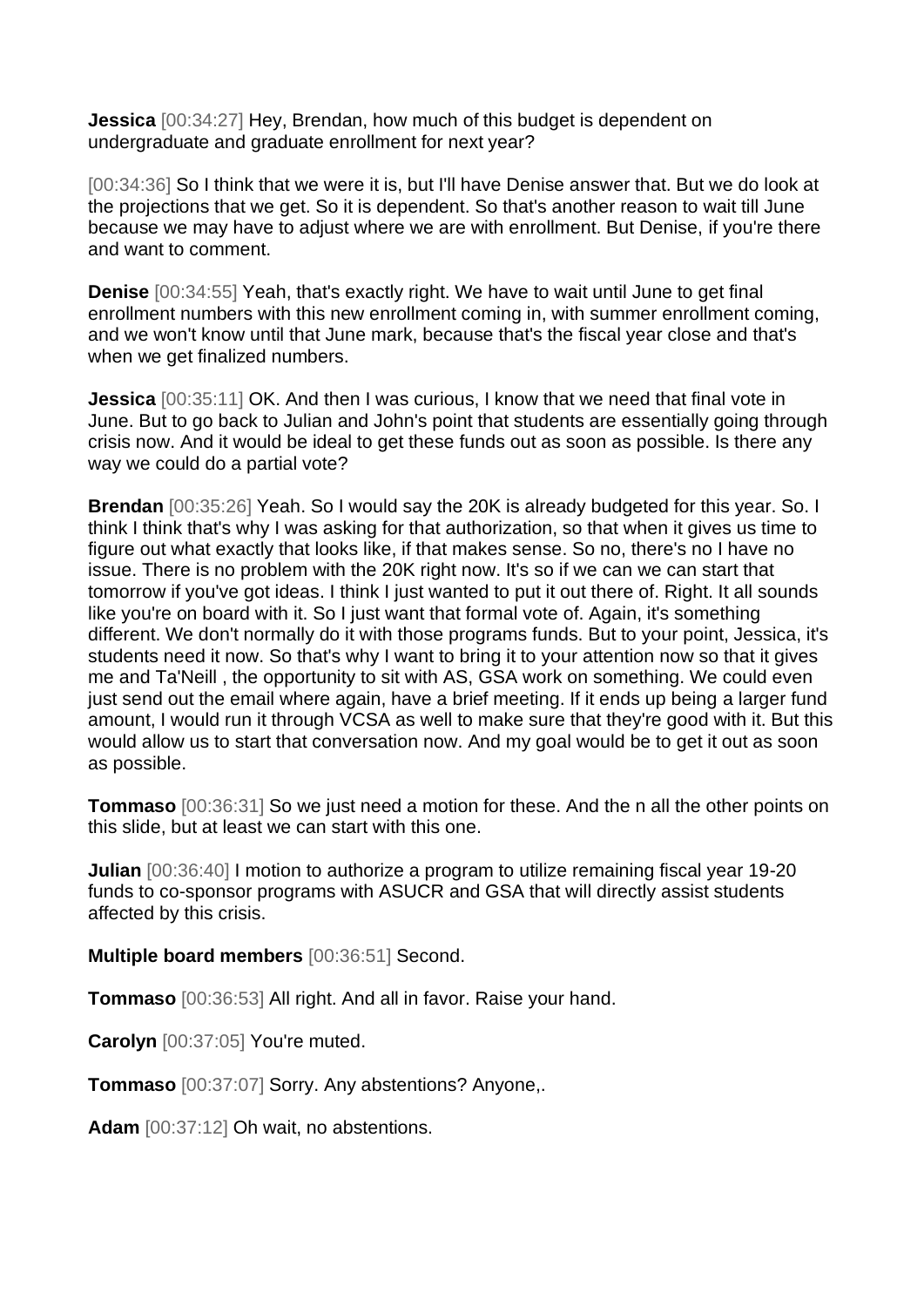**Tommaso** [00:37:13] All right . OK. Any opposed? All right then it passes so we'll start working on these as soon as we can, which will be tomorrow. Next we need to vote on. Oh, OK. John.

**John**  $[00:37:30]$  Yeah. I'd also like to like to move to suspend all facilities costs except for utilities for all tenants of the hub and Costo Hall from mid-March through June 30th, 2020. I'd also like to move to suspend all capital improvement projects until September 1st, 2020 except for immediate facilities needs. I'd also Include in that a motion to allocate carry forward from the steer toward remaining tenant facilities costs through June 30th, 2020. And move to have a final vote on the fiscal year 2020 2021 budget at the June twenty twenty hub governing board meeting.

**Tommaso** [00:38:10] All right. All in favor, raise your hand.Any abstentions? Any opposed? It passes.

**Adam** [00:38:33] Sorry my mic was muted but I was in favor.

**Tommaso** [00:38:34] OK. Yeah, yeah. That's Ok OK. All right, then what is. Let me go back to the agenda. OK. We're done with the HUB report and we are also done with the HUB budget presentation, right, Brendan?

**Brendan** [00:38:55] That was all.

**Tommaso** [00:38:55] OK, on to the food service report. Is there anyone from dining.

**Brendan** [00:39:03] Marcus, I just jumped you into the panel if you'd like. Or not, that's OK, too.

**Tommaso** [00:39:15] Yeah, if that's is fine.

**Brendan** [00:39:19] I'll leave him in there.

**Tommaso** [00:39:21] Yeah, yeah, yeah. Whenever you want. Just. Oh, yeah. If you want to jump in and say anything, feel free any moment. Otherwise, is there anyone from the public? Is there anyone from the public or Marcus or want to address the board?

**Adam** [00:39:41] I had something that I wanted to mention, um, during a public forum today because it was something that one of my fellow senators had brought to me a few weeks ago. And this idea, this resolution that we're trying to work on right now is contingent on the HUB being back up and running and having all the services and all the dining employees back at work. However. So the way the recycling is being handled at the hub right now, so we have those blue bins and we have the black trash bins. And so, Senator Huerrta is working for dining services said that we currently are not separating those two. And so trash and recycling are both being thrown away and contained in bins. So there was two different ideas that we talked about. The first one was that instead of labeling something recycling, we don't label it recycling because that's misleading. And then the second option and this is the preferred one would be to actually recycle. So. So, yeah, we were trying to provide a resolution that would hold dining services liable for this so that we could just move forward with a more green system. And we're currently operating. And then, um, Brendan, my question to you was if there was anybody else that we had to go through to do something like this.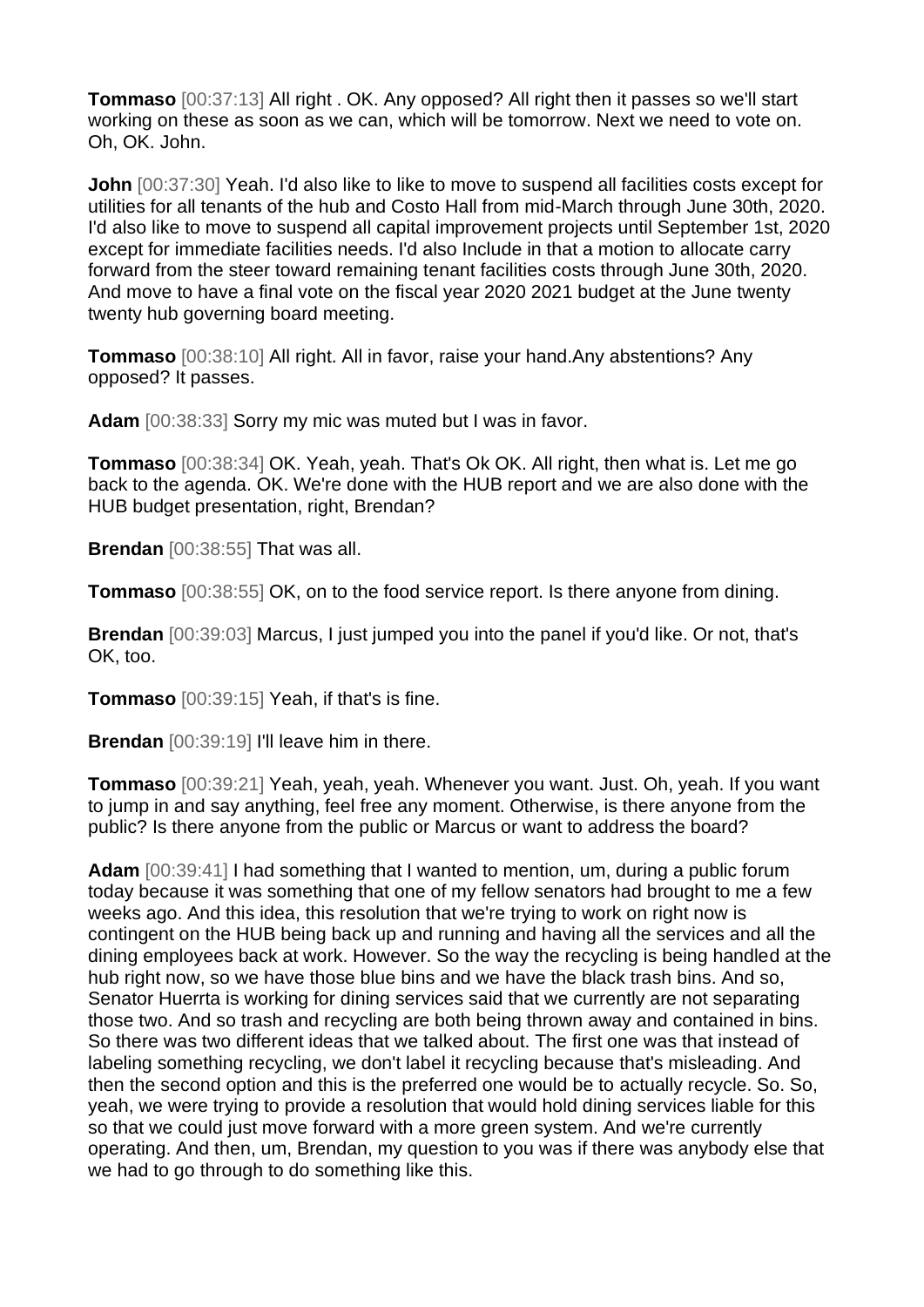**Brendan** [00:41:26] Yeah. Yes. There's a couple of things. So I think when you remember when David Henry did his presentation last month to the board, Hasson was there from facility services as well as some folks from the sustainability office. I would recommend that next meeting. We bring them into the conversation because while yes, there is it's single stream. It is not ideal. So it's all going in one unit. But I think it's clear that it's not the best option. And I think, you know, David touched on that a little bit during his presentation as well, that they're trying to find alternatives, but.

**Carolyn** [00:42:10] You were muted.

[00:42:10] Oh, thank you, Carolyn. And my back now. Cool. So I think then to bring in facility services because they can speak directly to how all the trash on campus is managed. Because I agree. You know, obviously you want to be sustainable. That's something that, you know, if we could be the benchmark that I would prefer that the funding that we have and being able to collaborate with all of you on that. So.

**Adam** [00:42:40] Perfect. I'm gonna I'm gonna contact Nelson Huerrta and say that um. Do we need to vote on this?

**Brendan** [00:42:52] You could if you wanted to. I would just hold off on declaring anything until we have a better idea of what exactly the legitimate need is. So it's it. But or the board would prefer that you hold off until the presentation to better understand the current situation and also get some feedback from AS. It's it's up to you.

**Adam** [00:43:15] OK. I think that if someone wants to motion just with moving forward with the idea of proposing something like this.

**John** [00:43:25] If I can just interject for a quick, I would appreciate seeing the language of whatever document this is before we vote on it.

**Adam** [00:43:34] Well, I was just asking for the approval of moving forward with the idea, but not necessarily anything concrete.

**John** [00:43:44] Well, I don't think you need our approval, I say just go for it.

**Brendan** [00:43:47] I mean, I think that it's best.

**Adam** [00:43:49] I'm okay with this.

**Julian** [00:43:51] I think you should get the resolution passports. And then if you want to make it a bigger statement, then just have the board like endorse it.

**Adam** [00:43:59] Okay. OK. that was all I had for today. Thank you guys

**Tommaso** [00:44:04] Yeah, that's a very good idea. Julian's idea, totally second. All right. Any other questions? Any comment from the public forum?

**Brendan** [00:44:21] Not that I see and.

**Tommaso** [00:44:22] OK, if not, well, I would also try to set the next meeting in the morning so the connection should be a little better for everyone. Yeah, that's the times we live in because nobody is coming back even from their daily working and just watching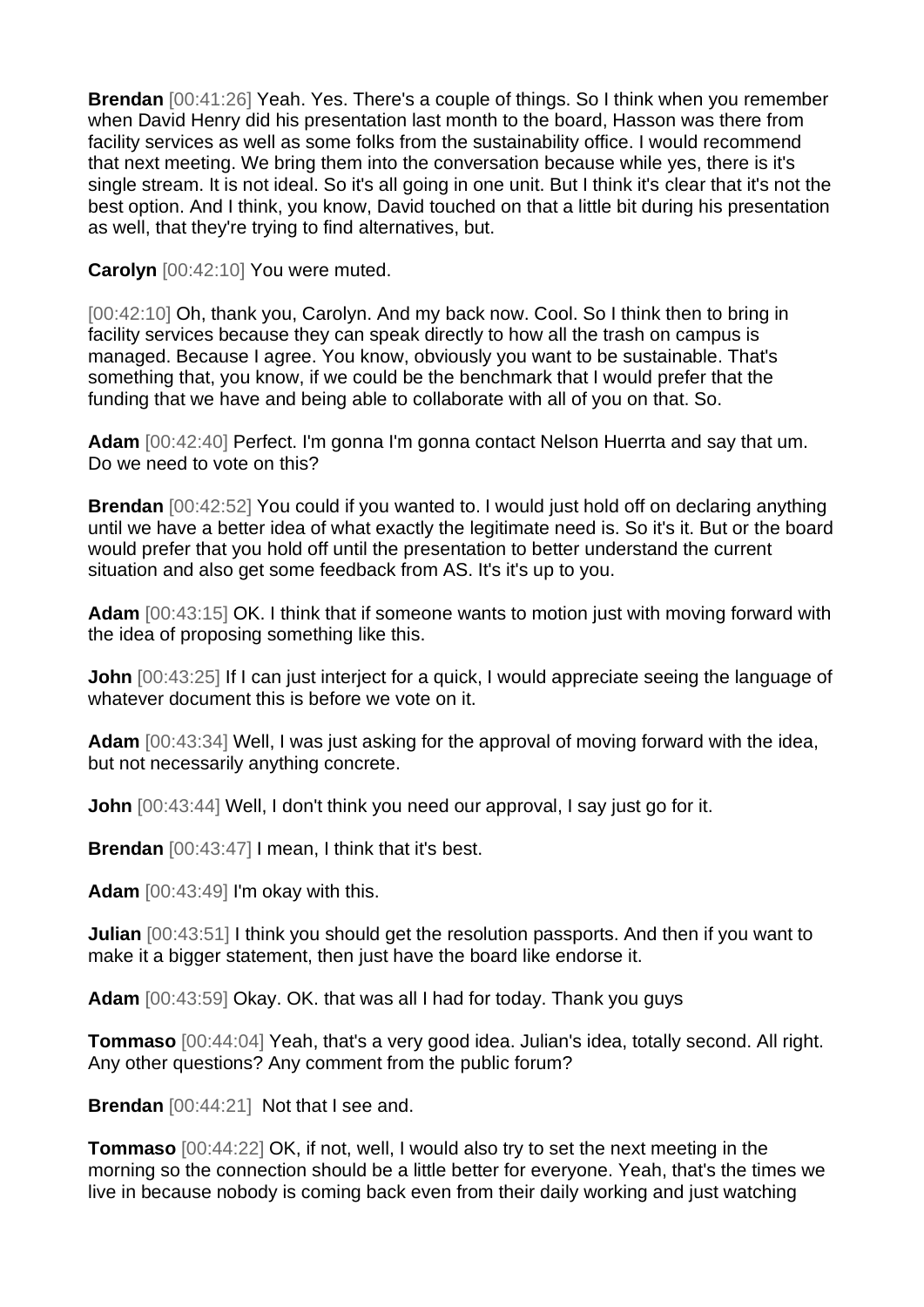Netflix. Let me go back to the agenda...Right. Subcommittee reports. Well, I mean, we did not meet with the dining subcommittee for obvious reasons. We've all been it's been a little hectic lately, however. For instance, Adam, you're were in the subcommittee now you are not anymore, but you are suggesting things that regard. So if anyone wants to jump into that, that subcommittee, I promise it's not going to take a very long time, which is I mean, but right now we're just gonna meet on Zoom and we explore the ideas that we already talked about at last meeting. I mean, for for the new commers, we have this subcommittee in which we are exploring like our how to improve and expand and extend what actual the state of things. And I want relationship with dining and how the board can have a more more of a scene in the future and what goes goes on with respect to dining. And I forgot to add the advance reservation. Okay. That's OK. So yeah, if you guys want to jump in, just let me know. I'll I'll deal to the subcommittee and then we'll meet with me hopefully soon. That's that's kind of. Yeah, that's that's all I have to say with respect to the the dining subcommittee. So Adam, I'm looking at you.

**Adam** [00:46:18] I can hop in on that.

**Tommaso** [00:46:19] That's so awesome. Great. Great. You're back. All right. So.

[00:46:32] OK. So that's the that is it's gonna be the advanced reservation is gonna be on the new business. So before that, old business. So Brendan.

**Brendan** [00:46:41] I got nothing.

**Tommaso** [00:46:43] Okay. Okay. So Altura ATM is just gonna wait. Shelved. Oh yeah. Okay. No, no, that's fine. Capital projects. I mean we talked about it already. So onto the new business, we have the advanced reservation requests that ideas to all have received the mail. Email me the way you have a motion to approve anything I want. Any comment on those?

**Tommaso** [00:47:13] All right, then a motion to approve them as usual.

**Carolyn** [00:47:18] I move to approrve all items for the future reservations.

**Julian** [00:47:25] Second.

**Tommaso** [00:47:25] Then all in favor, raise your hand.

**Alex** [00:47:29] Alex is in favor.

**Tommaso** [00:47:31] OK. Any abstentions? Any opposed?

**Tommaso** [00:47:38] All right. It passes. I mean, they all pass. Congratulations to mostly Chicano Student Programs And then. On to announcements and announcements, I think them was probably, yeah. Brendan, what's your take?

**Brendan** [00:47:54] I just was gonna say to that in terms of services on campus, you know, student affairs has CAPS still available. Again, the R'Pantry is available. If you if you need help or you know of anybody that needs help, please feel free to have them contact me. But I'll gladly assist with that as well as again, all the step or here in case you yourselves need anything. So let us know.